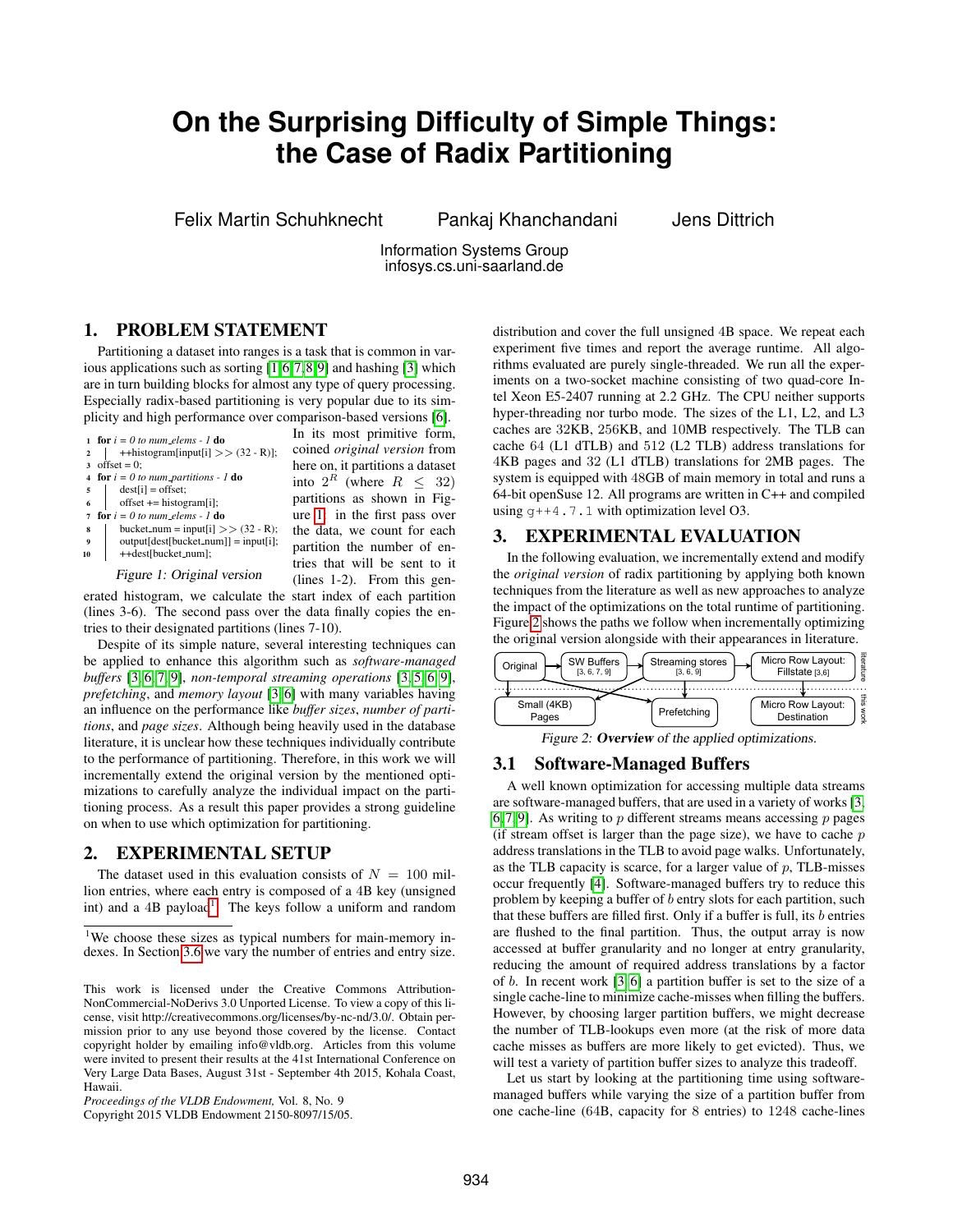<span id="page-1-1"></span>

Figure 3: Partitioning time of the software-managed buffers version for varying partition buffer sizes.

(78KB, capacity for 9984 entries) and the number of partitions<sup>[2](#page-1-0)</sup> from  $2^5$  to  $2^{14}$  in Figure [3.](#page-1-1) As expected, the runtime increases with the requested number of partitions. However, we can also observe that for all tested numbers of partitions, the runtime improves with the buffer size until a certain optimal point is reached and then slowly degrades again. The more partitions we request, the smaller is this optimal partition buffer size. The point at which the performance degrades also heavily depends on the number of partitions (2048 elements per buffer for 128 partitions and around 512 elements per buffer for 1024 partitions). Thus, the performance degradation is related to the total space that the buffers occupy with a degradation point around 2MB (visualized by the vertical lines).

To get further insights into the behavior of the method, we measured the total amount of cache-misses for the software-managed buffers version using *perf*. Compared with the runtimes of Figure [3,](#page-1-1) we observe a clear correlation. The increase in runtime for buffers larger than 2MB is related to the increase in cache-misses. Furthermore, the fastest runtime is measured around the partition buffer size that triggers the smallest amount of misses. The question is now how much we gained over the original version by using software-managed buffers. Table [1](#page-1-2) shows a direct comparison.

<span id="page-1-2"></span>

| # Partitions | <b>Original Version</b> [s] | <b>SW Buffers</b> [s] | ([cl]) | Speedup            |
|--------------|-----------------------------|-----------------------|--------|--------------------|
| 32           | 0.79                        | 0.83                  | (26)   | 0.95x              |
| 64           | 1.91                        | 0.85                  | '12)   | 2.25x              |
| 128          | 2.03                        | 0.85                  | (12)   | 2.39x              |
| 256          | 2.12                        | 0.94                  | (8)    | 2.25x              |
| 512          | 2.27                        | 1.11                  | (52)   | 2.05x              |
| 1024         | 2.41                        | 1.30                  | (26)   | $\overline{1.85}x$ |
| 2048         | 2.57                        | 1.57                  | (12)   | 1.64x              |
| 4096         | 2.91                        | 2.01                  | (11)   | 1.45x              |
| 8192         | 3.32                        | 2.47                  | (6)    | 1.34x              |
| 16384        | 3.61                        | 3.00                  | (4)    |                    |

Table 1: Partitioning time of the original version and the software-managed buffers version (as shown in Figure [3\)](#page-1-1). For software-managed buffers, we show the runtime and the buffer size per partition in number of cache-lines (cl) in brackets.

In the case of software-managed buffers, we individually picked the best suitable partition buffer size (shown in the brackets) for the comparison. Obviously, the buffered version significantly improves the partitioning time for all numbers of partitions from 64 on, ranging from a speedup of 2.25x for 64 partitions to 1.20x for 16, 384 partitions. The improvement decreases with the number of partitions, as the buffers run out of the private caches. Only for 32 partitions, the original version performs significantly better, as it does not yet suffer from TLB- and cache-misses.

#### 3.2 Non-temporal Streaming Stores

So far, we have flushed the buffers in the traditional way using memcpy. Internally, this triggers the fetching of the corresponding cache-lines from main memory to write the new data to them. While this is a valid strategy in general, where modified cache-lines are likely to be used subsequently, in the case of partitioning this behavior is wasteful. Instead, we want to directly write the data to main memory and bypass the caches entirely. This can be achieved by using *non-temporal streaming stores*, that are used widely in write-intensive situations [\[5\]](#page-3-6) and partitioning tasks [\[3,](#page-3-5) [6,](#page-3-1) [9\]](#page-3-4). Since we write entries of size 8B, we can use the following AVX intrinsic to write 4 buffered entries to the partition at once:

 $mm256$  stream  $si256$  ( $m256i*$  mem,  $m256i a$ ) Furthermore, the processor tries to apply write-combining [\[3](#page-3-5)[,5,](#page-3-6)[6,](#page-3-1)[9\]](#page-3-4) to fill a cache-line in its *write-combine buffer* before writing to main memory. As soon it is filled (after two subsequent calls to the stream intrinsic), it is flushed out without ever reading the corresponding cache-line from main memory. However, streaming stores also introduce difficulties: the address we flush to must be a multiple of 32B. One solution to this problem is padding the partitions of the output array such that they are cache-line aligned, but this increases the size of the array unnecessarily. In contrast to that, our implementation simply offsets the start of the partitioning filling to align it and corrects the few wrongly written entries afterwards. As there is no runtime difference observable between the padded and unpadded version, we will not distinguish them in the further investigation.

<span id="page-1-3"></span>

Figure 4: Partitioning time of the buffered  $\&$  streamed version for varying number of partitions and partition buffer sizes.

We can see in comparison to Figure [3](#page-1-1) that for a high number of partitions, using the non-temporal streaming store clearly improves the runtime of partitioning. The higher the total number of partitions, the more space the buffers occupy and the more precious cache memory becomes. In this situation, avoiding cache-pollution caused by bringing in output cache-lines is clearly beneficial. However, one should use small buffers (less than 8 cache-lines) to make this technique pay off or else the cache-misses triggered by buffer filling overshadow the streaming benefit. In Table [2,](#page-2-0) we compare the streamed version with the plain software managed buffers version of Figure [3](#page-1-1) to see the impact of this technique. In contrast to the previous optimization (Table [1\)](#page-1-2), the positive impact of streaming stores increases with the number of partitions, up to a speedup of 1.36x for 16384 partitions. The optimal partition buffer size decreases again with the number of partitions, with the best size of a single-cache line from 2048 partitions on. We can see that the streamed version prefers in all cases smaller buffers than the unstreamed version. This shows that the avoidance of cache-misses when flushing a buffer has a higher priority when using streaming stores. Nevertheless, we also see that streaming introduces overhead for a small number of partitions.

<span id="page-1-0"></span><sup>2</sup>We focus on typical numbers of partitions that are used in practice like 256 partitions (byte-wise radix sort) and 1024 partitions (initial range-partitioning step in database cracking algorithms [\[8\]](#page-3-3)).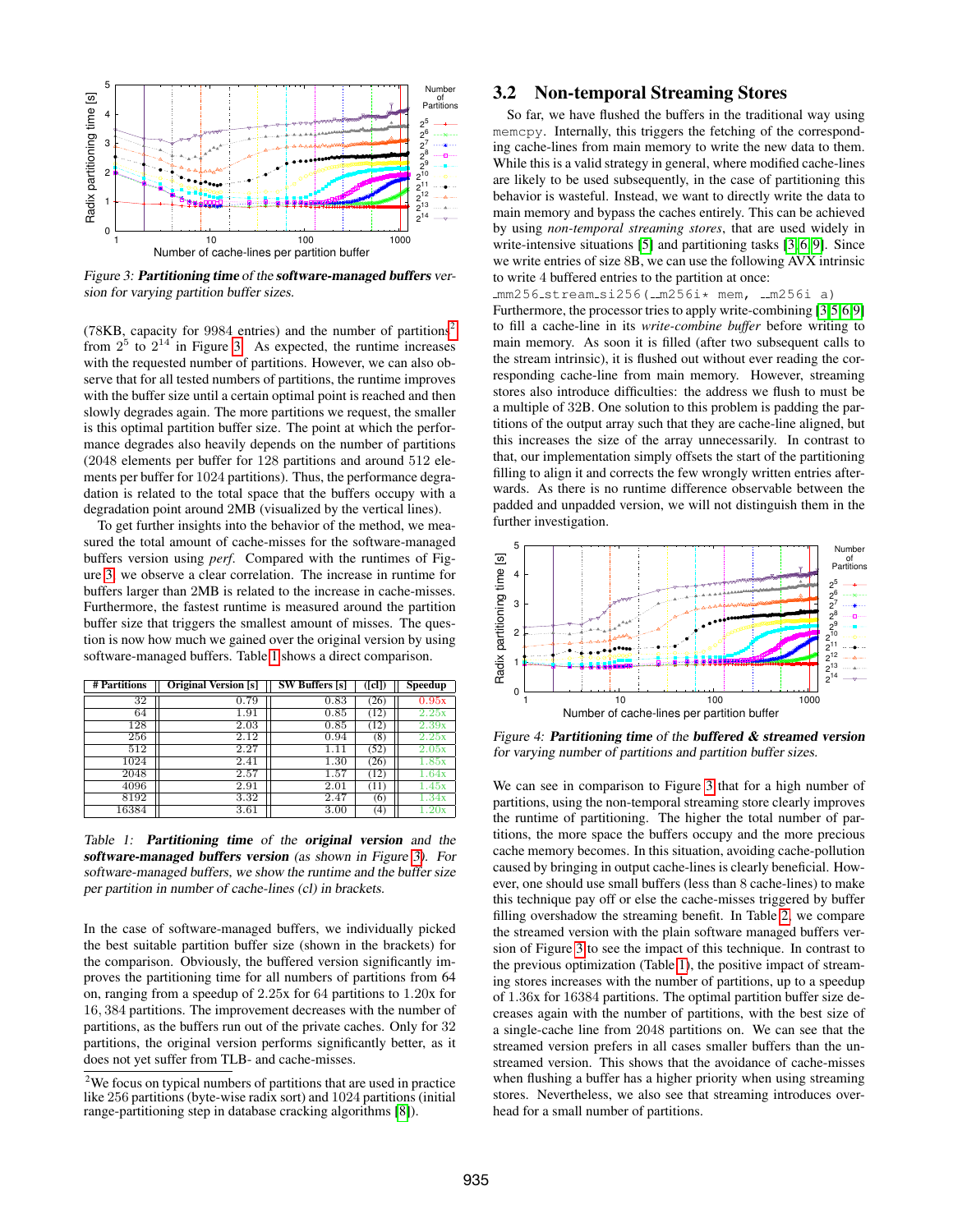<span id="page-2-1"></span>

version.

<span id="page-2-2"></span>(b) Comparison of partitioning time of versions with and without prefetching (best buffer size shown).

Figure 5: Analyzing the effect of **prefetching hints** on the original version and the buffered  $\&$  streamed version.

<span id="page-2-0"></span>

| # Partitions | <b>SW Buffers</b> [s] | ([cl]) | SW Buffers +<br>Streaming [s] | ([c])               | Speedup            |
|--------------|-----------------------|--------|-------------------------------|---------------------|--------------------|
| 32           | 0.83                  | (26)   | 0.84                          | (5)                 | 0.98x              |
| 64           | 0.85                  | (12)   | 0.85                          | (7)                 | 1x                 |
| 128          | 0.85                  | (12)   | 0.86                          | (6)                 | 0.99x              |
| 256          | 0.94                  | (8)    | 0.84                          | (6)                 | 12x                |
| 512          | 11                    | (52)   | 0.94                          | (4)                 | 18x                |
| 1024         | 1.30                  | (26)   | 1.08                          | (2)                 | 20x                |
| 2048         | 1.57                  | (12)   | 1.21                          | $\scriptstyle{(1)}$ | 1.30x              |
| 4096         | 2.01                  | (11)   | 1.54                          | $\scriptstyle{(1)}$ | 1.31x              |
| 8192         | 2.47                  | (6)    | 1.95                          | $\scriptstyle{(1)}$ | 1.27x              |
| 16384        | 3.00                  | (4)    | 2.21                          | (1)                 | $\overline{1.36}x$ |

Table 2: Partitioning time of the software-managed buffers ver-sion (Figure [3\)](#page-1-1) and the software-managed buffers version using non-temporal streaming stores (Figure [4\)](#page-1-3). We show the best runtime and partition buffer size in number of cache-lines (cl).

### 3.3 Prefetching

Writing to individual partitions respectively buffers resembles random access that can cause cache-misses. Idealy, we want to hide these by introducing prefetching hints to ensure that requested data is cached in time. To do so, we use the following intrinsic: builtin prefetch(void\* mem, int rw, int l) This triggers the generation of data prefetch instructions that will prefetch the memory at address mem, such that it is (hopefully) already available in cache at access time. We set rw to 1 since we write and  $\perp$  to 0, indicating that the temporal locality of the memory is low (high eviction chance after first access). To the best of our knowledge, we are the first group extending both the original version and the version using buffers and streaming stores in a way that when writing to an output partition respectively a buffer, the subsequent slot is prefetched. Figure [5\(a\)](#page-2-1) shows the runtime of the version that extends the buffered and streamed version with previously mentioned prefetching hints. Obviously, the performance is much more stable with respect to the buffer size, indicating that the prefetching indeed hides the cache-miss latency nicely. If we compare that with the versions without prefetching (see Figure [5\(b\)\)](#page-2-2), we can observe a high impact of the prefetching hints for both the unbuffered and buffered version. From 4096 partitions on, both prefetching versions improve over all previous ones, showing that prefetching can indeed mask the cache misses from random writes. However, we can also observe that prefetching adds overhead and decreases the performance if misses are not a major problem, e.g. for less than 1024 partitions.

#### 3.4 Micro Row Layouts

In the trivial implementation using software-managed buffers, each insertion of an entry into a buffer triggers the access of two cache-lines. First, the buffer fillstate is read from an array (first cache-line) and then, the entry is inserted (second cache-line). Additionally, when a buffer is flushed, the destination index is read from another array, leading to the access of a third cache-line. However, when limiting the buffer size to a single cache-line, it is possible to guarantee the access of only one line per entry. To do so, the last slot of each buffer is used to temporarily store the working variables. The aforementioned fillstate is stored in that way in [\[3,](#page-3-5) [6\]](#page-3-1). We additionally store the write destination in that slot. Note that this technique does not sacrifice a slot in the partition buffer: the fillstate and the destination are overwritten by the last entry that is inserted and restored from a local variable after a flush. In Table [3](#page-2-3) we present the impact of placing only the fillstate, or both fillstate and destination on the cache-line (basically a micro row layout) over the naive approach of storing them separately. Obviously,

<span id="page-2-3"></span>

| # Partitions | $\overline{\text{Nothing}}$ [s] | <b>Fillstate</b> [s] | <b>Fillstate &amp; Destination [s]</b> |
|--------------|---------------------------------|----------------------|----------------------------------------|
| 32           | 0.84                            | 0.91                 | 0.87                                   |
| 64           | 0.85                            | 0.93                 | 0.89                                   |
| 128          | $\rm 0.86$                      | 0.90                 | 0.88                                   |
| 256          | .84                             | 0.88                 | 0.87                                   |
| 512          | 0.94                            | 0.94                 | $_{\rm 0.92}$                          |
| 1024         | 1.08                            | 0.99                 | 0.96                                   |
| 2048         | 1.21                            | 1.02                 | 0.99                                   |
| 4096         | 1.54                            | 1.18                 | $\mathbf{L}$                           |
| 8192         | 1.95                            | 1.42                 | 1.31                                   |
| 16384        | 2.21                            | 1.59                 | 1.45                                   |

Table 3: **Partitioning time** of the **buffered**  $\&$  **streamed version** with a **partition buffer size of one cache-line**. We distinguish on whether only the buffer fillstate, destination and fillstate, or nothing is stored on the partition buffer cache-line.

these tiny changes have a surprising and significant impact on the runtime. For 16384 partitions, we see an improvement of factor 1.52x just due to this effect! Interestingly, we also observe that for less than 1024 partitions, storing that data in separate arrays (a micro column layout) shows the best runtime as these structures are small (e.g. 1KB for 128 partitions) and remain in L1 cache.

#### 3.5 Small vs. Huge Pages

The initial motivation in using software-managed buffers was to reduce TLB-misses when writing to a large number of partitions. In this context, the size of the memory page is directly connected to the amount of required address translations when writing to the output array. In current linux kernels, pages of size 4KB and 2MB (*huge pages*) are supported. Huge pages reduce the amount of pages needed to allocate a consecutive memory area by a factor of 512, therefore decreasing the chance of TLB misses at access time. By default, our system was set up such that *transparent huge*